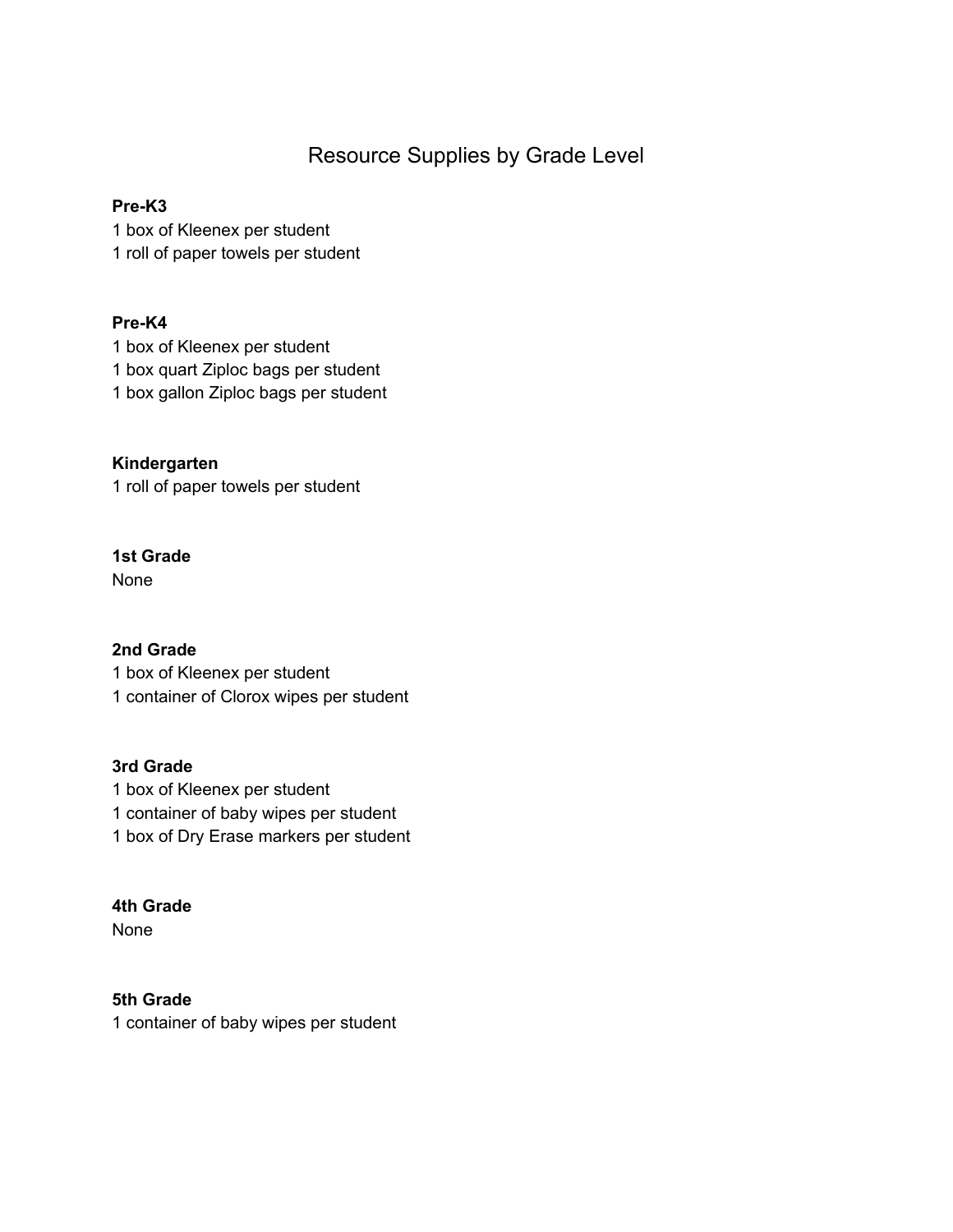#### **PE**

10 assorted bandaid boxes 20 kleenex

#### **Spanish**

10 Kleenex paper towels clorox wipes hand wipes (cooking tortillas for Cinco de Mayo) quart zip lock gallon zip lock Lysol sprays 4x 2packs dry erase markers (thin) 4x 2 packs dry erase markers (large)

#### **Music**

5x Paper towels 10x Kleenex 8x 4-packs Dry erase markers (large) 6 clorox wiper 6 Lysol sprays

# **Art**

**20 Kleenex Paper towels Clorox wipes Hand wipes boxes of Qt. size zip lock bags boxes of Gallon size zip lock bags Lysol spray 6-pack dry erase markers (large) small post-it notes boxes Giant non skid Paper clips**

#### **Kingdom Theatre**

24x Kleenex 6x Paper towels 3x Lysol Spray 6x Clorox Wipes 24x small post-it Notes (Usually from 3rd grade)